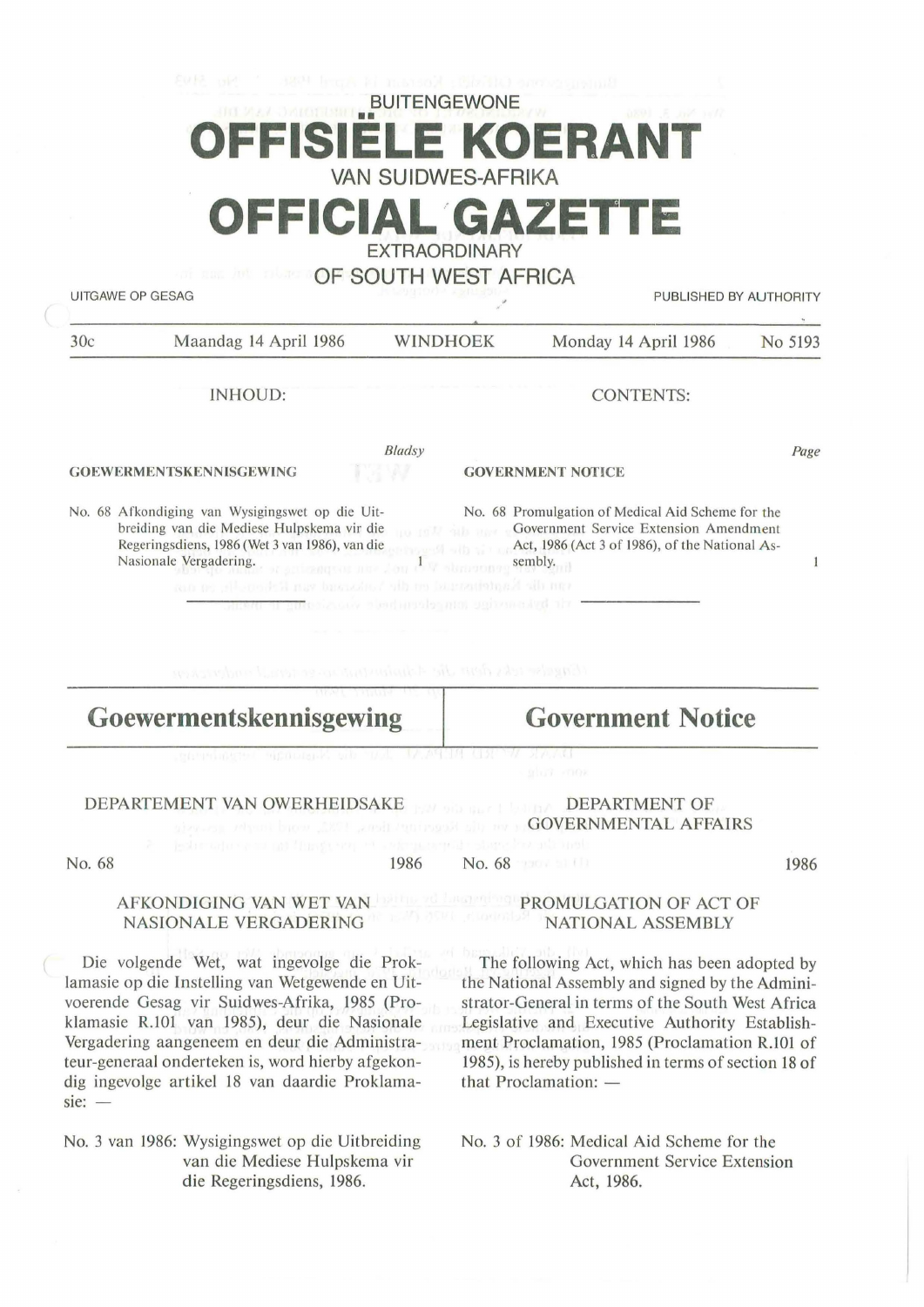Wet No. 3, 1986

**WYSIGINGSWET OP DIE UITBREIDING VAN DIE MEDIESE HULPSKEMA VIR DIE REGERINGSDIENS, 1986** 

### **VERDUIDELIKENDE NOTA:**

Woorde met 'n volstreep daaronder dui aan invoegings voorgestel.

## WET **I**

**Tot wysiging van die Wet op die Uitbreiding van die Mediese Hulpskema vir die Regeringsdiens, 1982, ten einde die bepalings van genoemde Wet ook van toepassing te maak op lede van die Kapteinsraad en die Volksraad van Rehoboth; en om vir bykomstige aangeleenthede voorsiening te maak.** 

*(Engelse teks deur die Administrateur-generaa/ onderteken op 20 Maart 1986* 

**DAAR WORD BEPAAL** deur die Nasionale Vergadering, soos volg:-

1. Artikel 1 van die Wet op die Uitbreiding van die Mediese Hulpskema vir die Regeringsdiens, 1982, word hierby gewysig deur die volgende subparagrawe by paragraaf (a) van subartikel 5 (I) te voeg:

"(v) die Kapteinsraad by artikel 2 van die Wet op Selfregering vir Rehoboth, 1976 (Wet 56 of 1976), ingestel;

(vi) die Volksraad by artikel 3 van genoemde Wet op Selfregering vir Rehoboth, 1976, ingestel;". 10

2. Hierdie Wet heet die Wysigingswet op die Uitbreiding van die Mediese Hulpskema vir die Regeringsdiens, 1986, en word geag in werking te getree het op 1 Junie 1985.

Wysiging van artikel 1 van Wet 13 van 1982.

Kort titel en inwerking

treding.